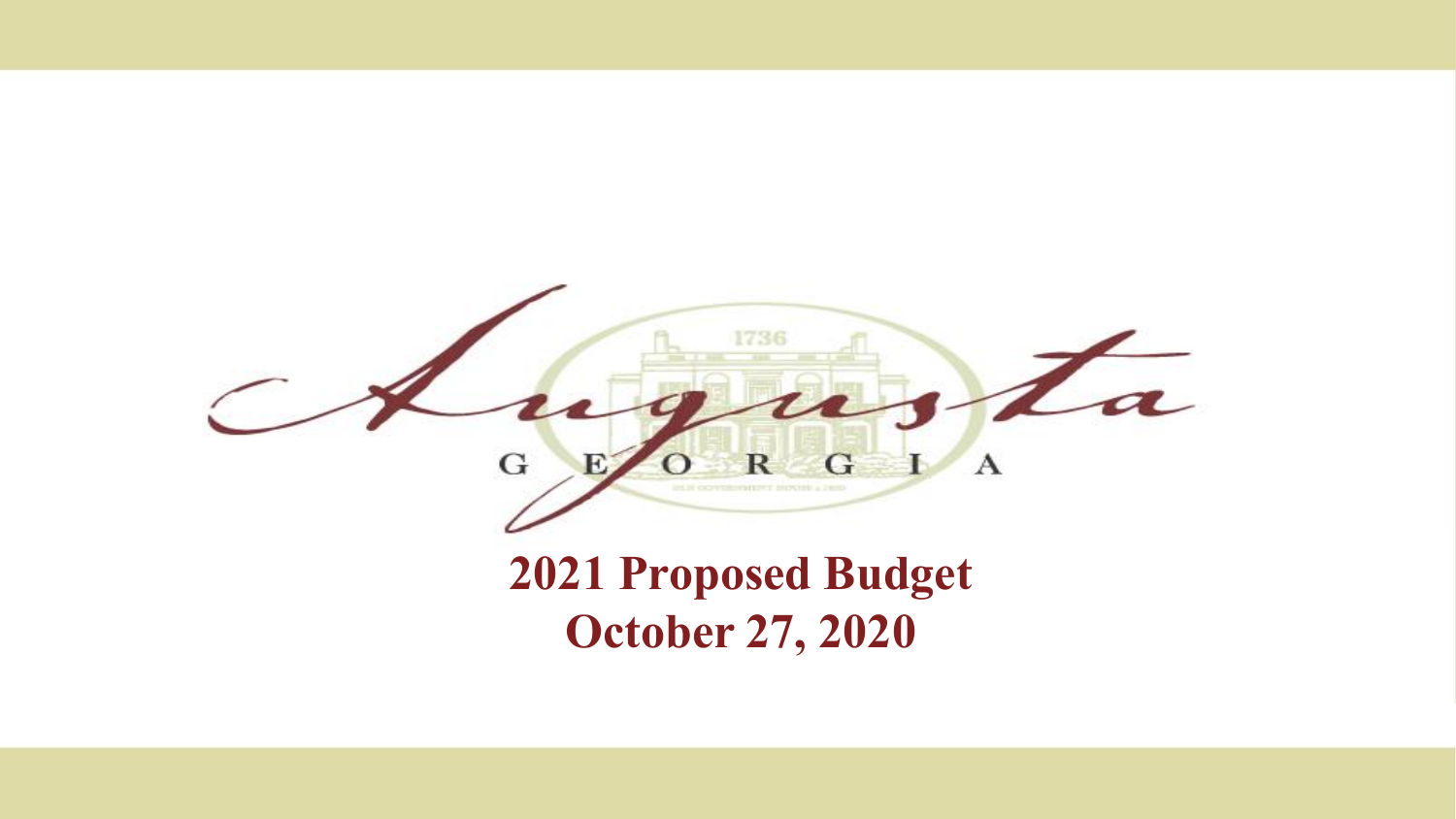## **2021 Budget Recommendation General Fund – Law Enforcement**

| <b>Total Projected Revenues</b>                     | $\mathcal{L}$ | 164,200,000   |
|-----------------------------------------------------|---------------|---------------|
| <b>Total Projected Expenditures</b>                 |               | 172,325,000   |
| Projected Deficit - No Increase in level of service |               | (8, 125, 000) |
| <b>Dronocod</b> colution                            |               |               |

Proposed solution

| One time use of FTA CARES funding for Transit Operations - eliminates required |           |
|--------------------------------------------------------------------------------|-----------|
| transfer from General Fund                                                     | 3,825,000 |
| <b>Fund balance allocation</b>                                                 | 4,300,000 |
| Total                                                                          | 8,125,000 |

Budget Deficit **\$ 5 - 10 million and 20 million** and 20 million and 20 million and 20 million and 20 million and 20 million and 20 million and 20 million and 20 million and 20 million and 20 million and 20 million and 20 m

 $\mathcal{D}$ 

WWW.AUGUSTAGA.GOV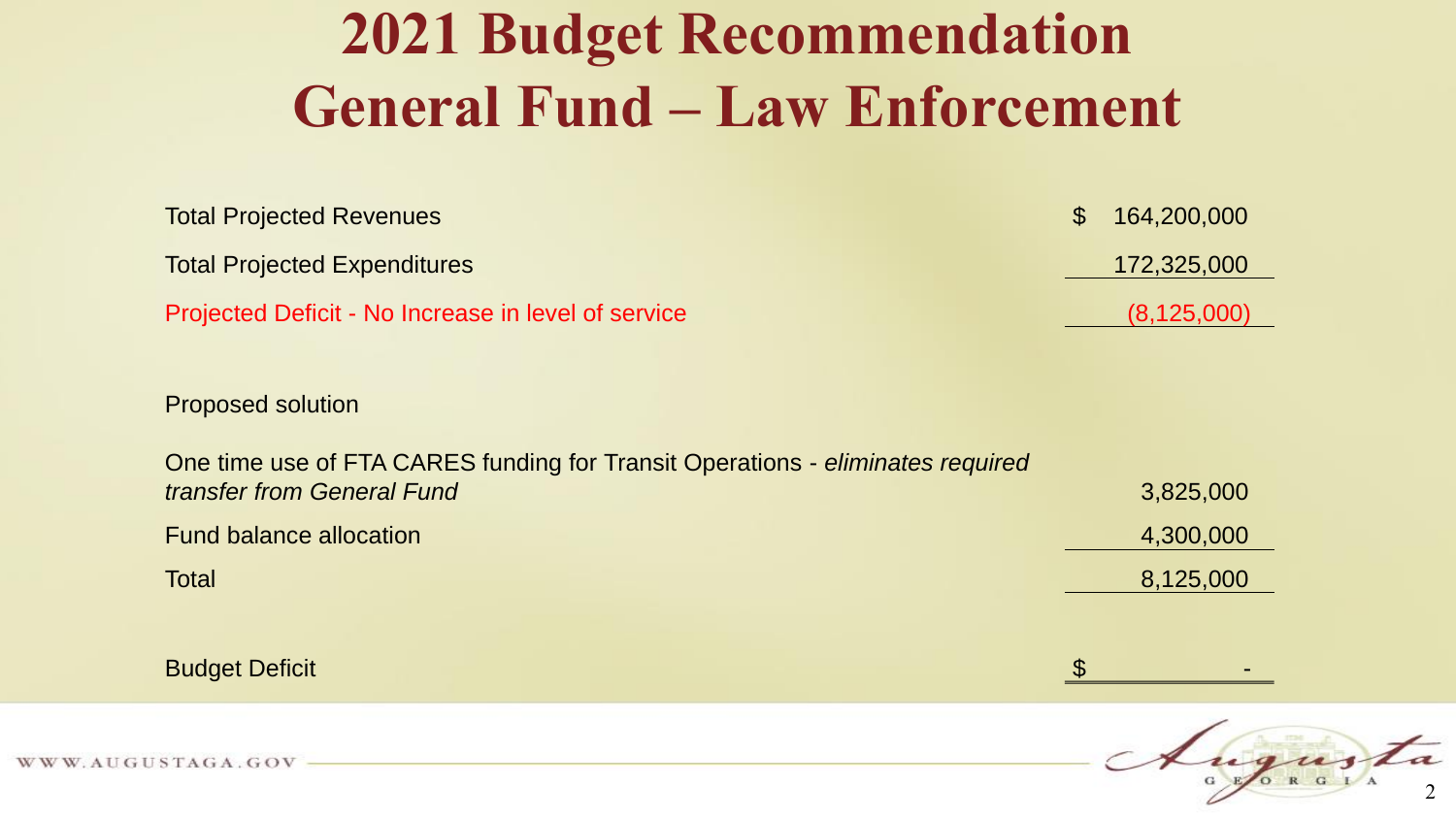### **2021 Budget Options to balance**

|                                                                                                                      | Option 1 - 5%<br><b>Reductions</b> | Option 2 - 2%<br>reduction | <b>Option 3 -</b><br><b>Strategic</b><br><b>Reductions</b> |
|----------------------------------------------------------------------------------------------------------------------|------------------------------------|----------------------------|------------------------------------------------------------|
| <b>Projected revenues</b>                                                                                            | \$164,200,000                      | \$164,200,000              | \$164,200,000                                              |
| Projected Expenditures - adjusted 2020 levels                                                                        | 172,325,000                        | 172,325,000                | 172,325,000                                                |
| <b>Projected Deficit</b>                                                                                             | (8, 125, 000)                      | (8, 125, 000)              | (8, 125, 000)                                              |
| <b>Proposed Solutions</b>                                                                                            |                                    |                            |                                                            |
| Eliminate transfer to Transit<br><b>Use of Fund Balance</b><br>5% reductions<br>Reinstate Stormwater Payment In Lieu | 3,825,000<br>7,295,000             | 3,868,800<br>1,338,000     | 3,868,800<br>2,000,000<br>1,338,000                        |
| 2% reduction<br><b>Strategic reduction</b>                                                                           |                                    | 2,918,200                  | 918,200                                                    |
| <b>Total</b>                                                                                                         | 11,120,000                         | 8,125,000                  | 8,125,000                                                  |
| <b>Budget Surplus (Deficit)</b>                                                                                      | 2,995,000                          |                            |                                                            |



WWW.AUGUSTAGA.GOV -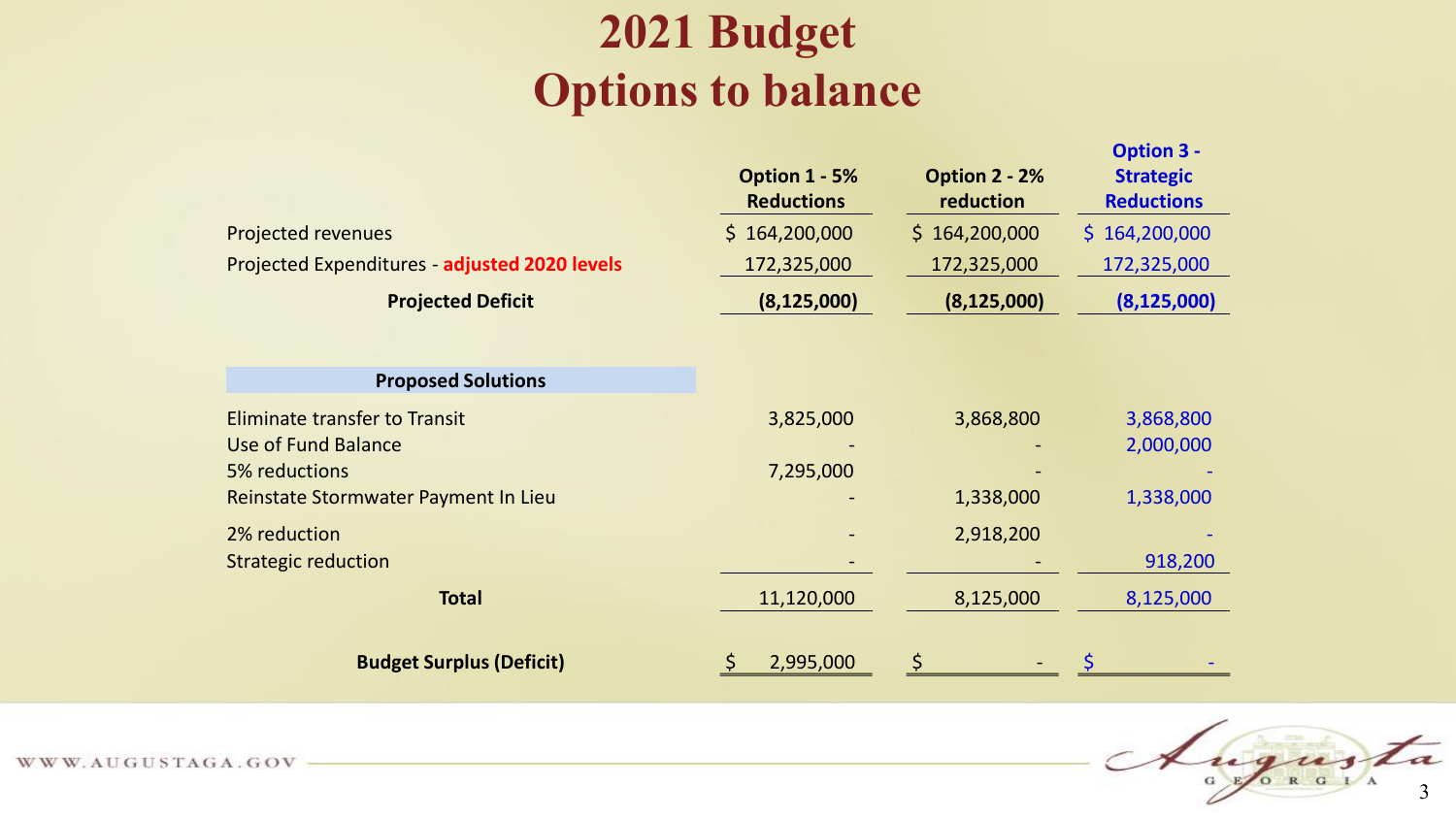#### **2021 Budget – 5% across the board reductions**

| <b>Function</b>                | <b>Amount</b> |             |             |             | <b>Total Expenditures</b> |                       |                    |                  |
|--------------------------------|---------------|-------------|-------------|-------------|---------------------------|-----------------------|--------------------|------------------|
| <b>General Government</b>      | \$1,689,400   | 177,500,000 |             |             |                           |                       |                    |                  |
| <b>Judicial Services</b>       | 1,051,500     |             |             |             |                           | 175,097,500           |                    |                  |
| <b>Public Works</b>            | 630,830       | 175,000,000 |             |             |                           |                       | 172,325,000        |                  |
| <b>Public Safety</b>           | 3,264,000     | 172,500,000 |             |             |                           |                       |                    |                  |
| Recreation                     | 659,270       | 170,000,000 |             |             | 168,770,180               |                       |                    |                  |
| <b>Total Reductions</b>        | 7,295,000     | 167,500,000 |             |             |                           |                       |                    |                  |
|                                |               | 165,000,000 |             |             |                           |                       |                    | 165,030,000      |
| <b>Top 10 Departments</b>      |               |             |             | 163,021,085 |                           |                       |                    |                  |
| <b>Sheriff</b>                 | \$2,961,500   | 162,500,000 |             |             |                           |                       |                    |                  |
| Recreation                     | 659,270       | 160,000,000 |             |             |                           |                       |                    |                  |
| <b>Information Technology</b>  | 332,180       | 157,500,000 |             |             |                           |                       |                    |                  |
| <b>Central Services</b>        | 312,580       | 155,000,000 | 154,183,758 |             |                           |                       |                    |                  |
| Engineering                    | 282,500       |             |             |             |                           |                       |                    |                  |
| <b>RCCI</b>                    | 263,100       | 152,500,000 |             |             |                           |                       |                    |                  |
| <b>Tax Commissioner</b>        | 193,200       | 150,000,000 |             |             |                           |                       |                    |                  |
| <b>Public Defenders</b>        | 188,630       | 147,500,000 |             |             |                           |                       |                    |                  |
| <b>District Attorney</b>       | 167,300       | 145,000,000 |             |             |                           |                       |                    |                  |
| <b>Clerk of Superior Court</b> | 149,200       | 142,500,000 |             |             |                           |                       |                    |                  |
| <b>Tax Assessor</b>            | 139,200       |             | 2018 Actual | 2019 Actual | 2020 Budget               | 2021 Budget Requested | 2021 Budget        | 2021 Budget - 5% |
| <b>Total</b>                   | \$5,648,660   |             |             |             |                           |                       | <b>Recommended</b> | reduction        |

Augusta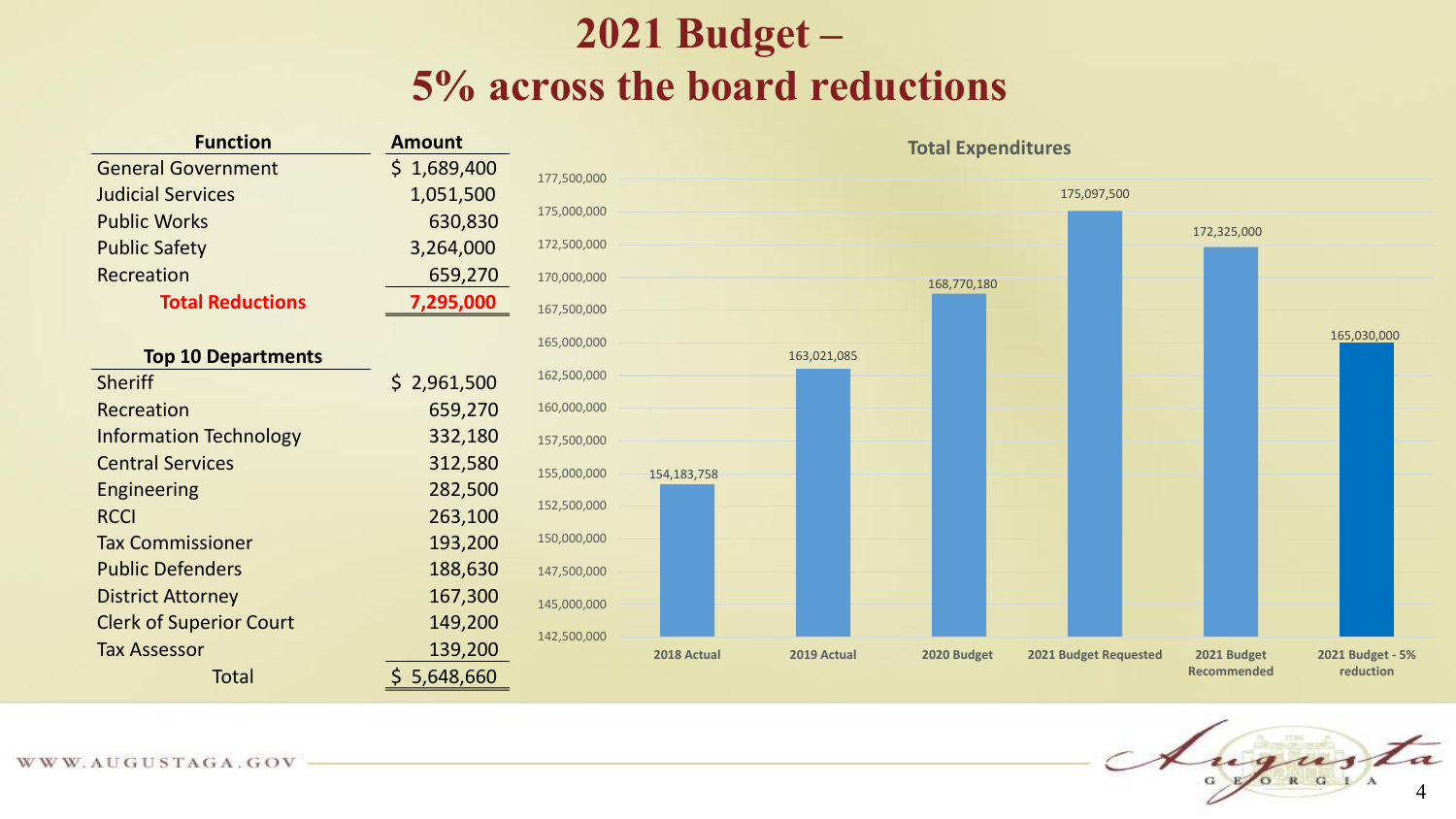#### **2021 Budget – 2% across the board reductions Reinstate Stormwater Payments in Lieu**

| <b>Function</b>                | <b>Amount</b>                 |             |               |             | <b>Total Expenditures</b> |                  |             |                  |
|--------------------------------|-------------------------------|-------------|---------------|-------------|---------------------------|------------------|-------------|------------------|
| <b>General Government</b>      | $\mathsf{\dot{S}}$<br>676,000 |             |               |             |                           |                  |             |                  |
| <b>Judicial Services</b>       | 420,600                       | 180,000,000 |               |             |                           |                  |             |                  |
| <b>Public Safety</b>           | 1,436,900                     |             |               |             |                           | 175,097,500      |             |                  |
| <b>Public Works</b>            | 121,000                       | 175,000,000 |               |             |                           |                  | 172,325,000 |                  |
| Recreation                     | 263,700                       |             |               |             |                           |                  |             | 169,406,800      |
| <b>Total Reductions</b>        | 2,918,200                     | 170,000,000 |               |             | 168,770,180               |                  |             |                  |
|                                |                               |             |               |             |                           |                  |             |                  |
| <b>Top 10 Departments</b>      |                               | 165,000,000 |               | 163,021,085 |                           |                  |             |                  |
| <b>Sheriff</b>                 | \$1,184,600                   |             |               |             |                           |                  |             |                  |
| Recreation                     | 263,700                       | 160,000,000 |               |             |                           |                  |             |                  |
| <b>Information Technology</b>  | 132,900                       |             |               |             |                           |                  |             |                  |
| <b>Central Services</b>        | 125,000                       | 155,000,000 | 154, 183, 758 |             |                           |                  |             |                  |
| Engineering                    | 113,000                       |             |               |             |                           |                  |             |                  |
| <b>RCCI</b>                    | 105,200                       | 150,000,000 |               |             |                           |                  |             |                  |
| <b>Tax Commissioner</b>        | 77,300                        |             |               |             |                           |                  |             |                  |
| <b>Public Defenders</b>        | 75,500                        | 145,000,000 |               |             |                           |                  |             |                  |
| <b>District Attorney</b>       | 66,900                        |             |               |             |                           |                  |             |                  |
| <b>Clerk of Superior Court</b> | 59,700                        | 140,000,000 |               |             |                           |                  |             |                  |
| <b>Tax Assessor</b>            | 55,700                        |             | 2018 Actual   | 2019 Actual | 2020 Budget               | 2021 Budget      | 2021 Budget | 2021 Budget - 2% |
|                                | \$2,259,500                   |             |               |             |                           | <b>Requested</b> | Recommended | reduction        |



WWW.AUGUSTAGA.GOV -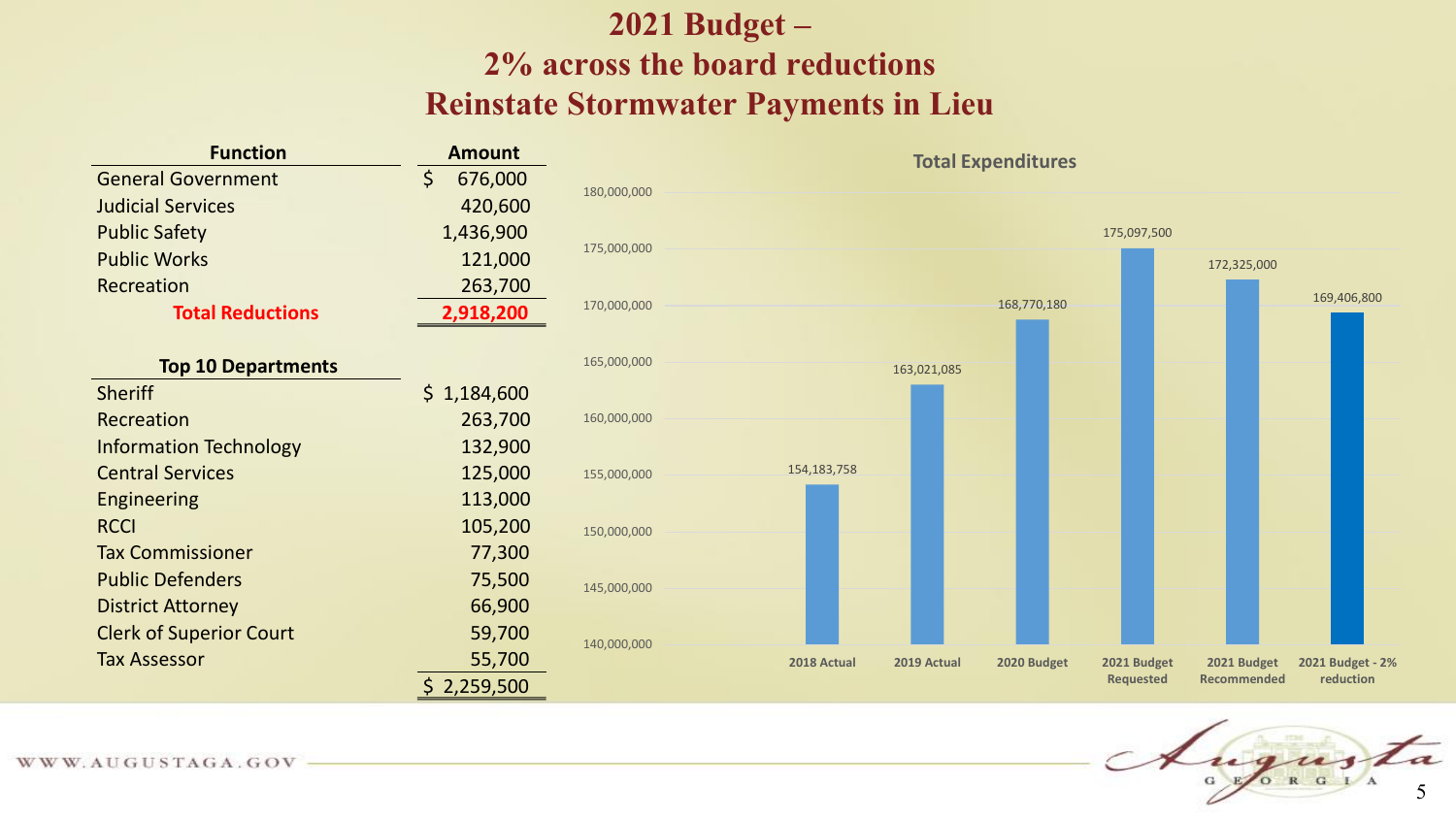#### **Commitments to Outside Agencies – non contractual**

|                                                        | 2020 Approved                        | 2021 request | 2021 Administrator's        |                          |                                     |
|--------------------------------------------------------|--------------------------------------|--------------|-----------------------------|--------------------------|-------------------------------------|
| <b>Agency</b>                                          | <b>Budget</b>                        |              | <b>Recommendation</b>       | <b>5% reduction</b>      | <b>2% reduction</b>                 |
| <b>Bd of Health-Public</b>                             | 929,250                              | 929,250      | 929,250                     | 46,460                   | 18,590                              |
| <b>Bd of Health-Mental Serenity Behavioral</b>         | 25,000                               | 25,000       | 25,000                      | 1,250                    | 500                                 |
| <b>Project Access</b>                                  | 225,000                              | 275,000      | 225,000                     | 11,250                   | 4,500                               |
| <b>Community Medical Outreach-Lamar Medical Center</b> | 43,310                               | 43,310       | 43,310                      | 2,170                    | 870                                 |
| <b>Miracle Making</b>                                  | 90,000                               | 90,000       | 90,000                      | 4,500                    | 1,800                               |
| <b>American Red Cross</b>                              | 14,640                               | 15,000       | 14,640                      | 730                      | 290                                 |
| <b>Child Enrichment</b>                                | 24,640                               | 24,640       | 24,640                      | 1,230                    | 490                                 |
| <b>Safe Homes</b>                                      | 8,200                                | 8,200        | 8,200                       | 410                      | 160                                 |
| <b>Mach Academy</b>                                    | 70,000                               | 70,000       | 70,000                      | 3,500                    | 1,400                               |
| <b>Senior Center Council</b>                           | 40,200                               | 40,200       | 40,200                      | 2,010                    | 800                                 |
| Lucy Craft Laney Museum (Delta House)                  | 143,670                              | 143,600      | 143,670                     | 7,180                    | 2,870                               |
| <b>ARC</b> Museum of History                           | 143,670                              | 145,670      | 143,670                     | 7,180                    | 2,870                               |
| <b>Ezekiel Harris House</b>                            | 50,900                               | 50,900       | 50,900                      | 2,550                    | 1,020                               |
| <b>Arts Council (Operations)</b>                       | 71,710                               | 100,000      | 71,710                      | 3,590                    | 1,430                               |
| <b>Arts Council (Regranting)</b>                       | 71,710                               | 100,000      | 71,710                      | 3,590                    | 1,430                               |
| Arts Council (Arts in the Heart)                       | 35,000                               | 35,000       | 35,000                      | 1,750                    | 700                                 |
| Development Authority of Augusta                       | 200,000                              | 225,000      | 200,000                     | 10,000                   | 4,000                               |
| <b>Alliance For Ft Gordon</b>                          | 25,000                               | 25,000       | 25,000                      | 1,250                    | 500                                 |
| <b>Land Bank Authority</b>                             | 141,400                              | 148,900      | 141,400                     | 7,070                    | 2,830                               |
| Downtown Development Authority (DDA)                   | 154,610                              | 231,860      | 154,610                     | 7,730                    | 3,090                               |
| <b>Mosquito Control</b>                                | 225,000                              | 225,000      | 225,000                     | 11,250                   | 4,500                               |
| <b>EH Special Project- Stormwater</b>                  | 260,000                              | 260,000      | 260,000                     |                          |                                     |
| <b>CSRA- Area Agency on Aging</b>                      | 20,000                               | 20,000       | 20,000                      | 1,000                    | 400                                 |
| <b>Bethlehem Comm Center</b>                           | 25,000                               | 25,000       | 25,000                      | 1,250                    | 500                                 |
| <b>Augusta Boxing Club</b>                             | 50,000                               | 150,000      | 50,000                      | 2,500                    | 1,000                               |
| <b>Master City Little League</b>                       | 15,000                               | 15,000       | 15,000                      | 750                      | 300                                 |
|                                                        | $\sqrt[6]{\frac{1}{2}}$<br>3,102,910 | \$3,421,530  | $\mathfrak{S}$<br>3,102,910 | $\mathcal{S}$<br>142,150 | $\boldsymbol{\mathsf{S}}$<br>56,840 |

ugust 6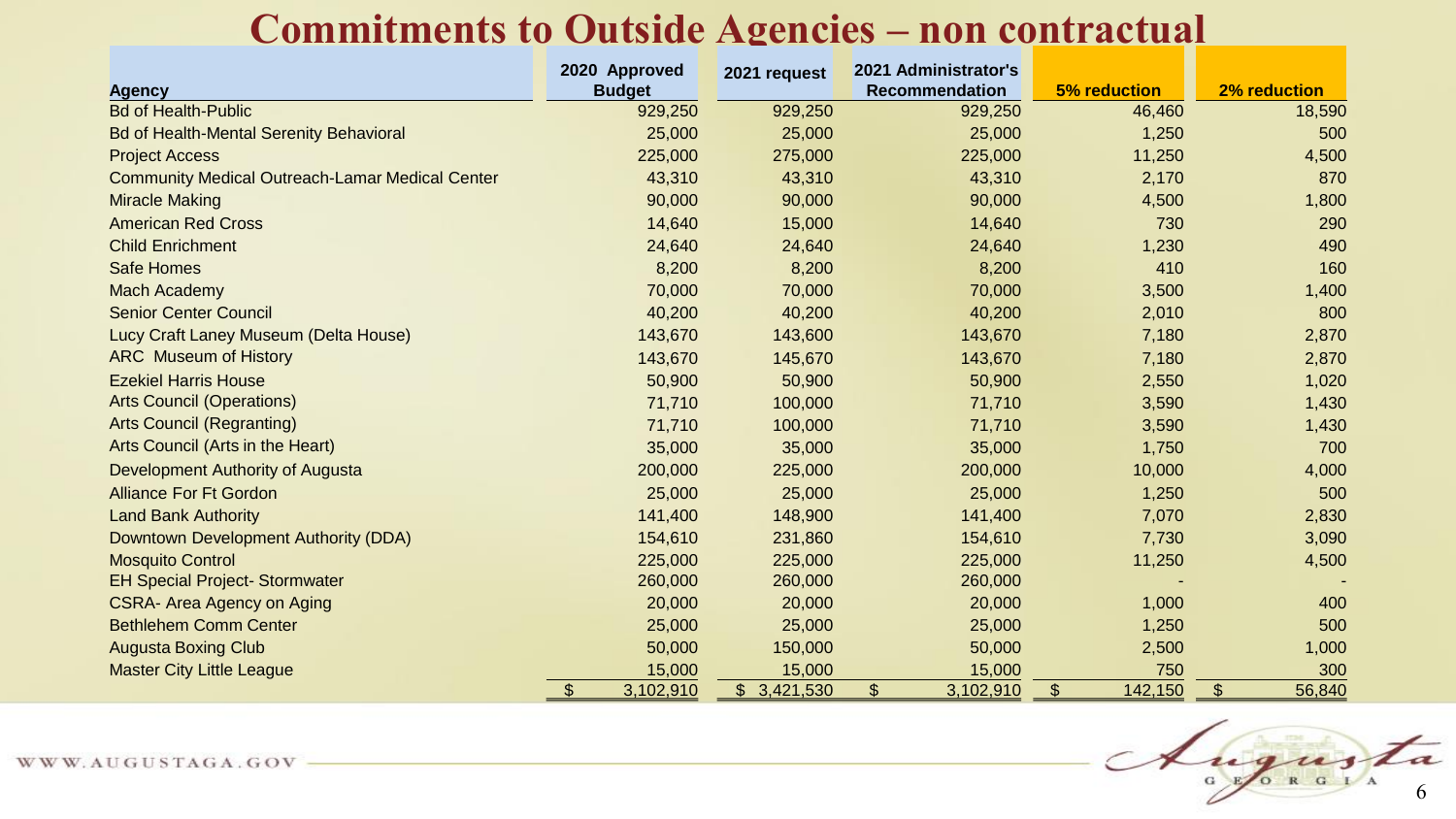#### **Commitments to Outside Agencies –contractual**

| <b>Agency</b>                       | 2020 Approved Budget     | 2021 request | 2021 Administrator's<br><b>Recommendation</b> |
|-------------------------------------|--------------------------|--------------|-----------------------------------------------|
| <b>Central Sav River Land Trust</b> | 65,000                   | 65,000       | 65,000                                        |
| 878 Engineering                     | 7,020                    | 7,020        | 7,020                                         |
| <b>DFACS</b>                        | 118,750                  | 118,750      | 118,750                                       |
| <b>Garrett Comm Center</b>          | 9,000                    | 9,000        | 9,000                                         |
| <b>West Augusta Soccer</b>          | 50,000                   | 50,000       | 50,000                                        |
| <b>ARC Library</b>                  | 2,616,100                | 2,616,100    | 2,616,100                                     |
| Forestry (wildfire protection)      | 10,630                   | 10,630       | 10,630                                        |
| <b>CSRA Regional Commission</b>     | 225,190                  | 225,190      | 225,190                                       |
|                                     | 3,101,690<br>$\mathbb S$ | \$3,101,690  | \$<br>3,101,690                               |

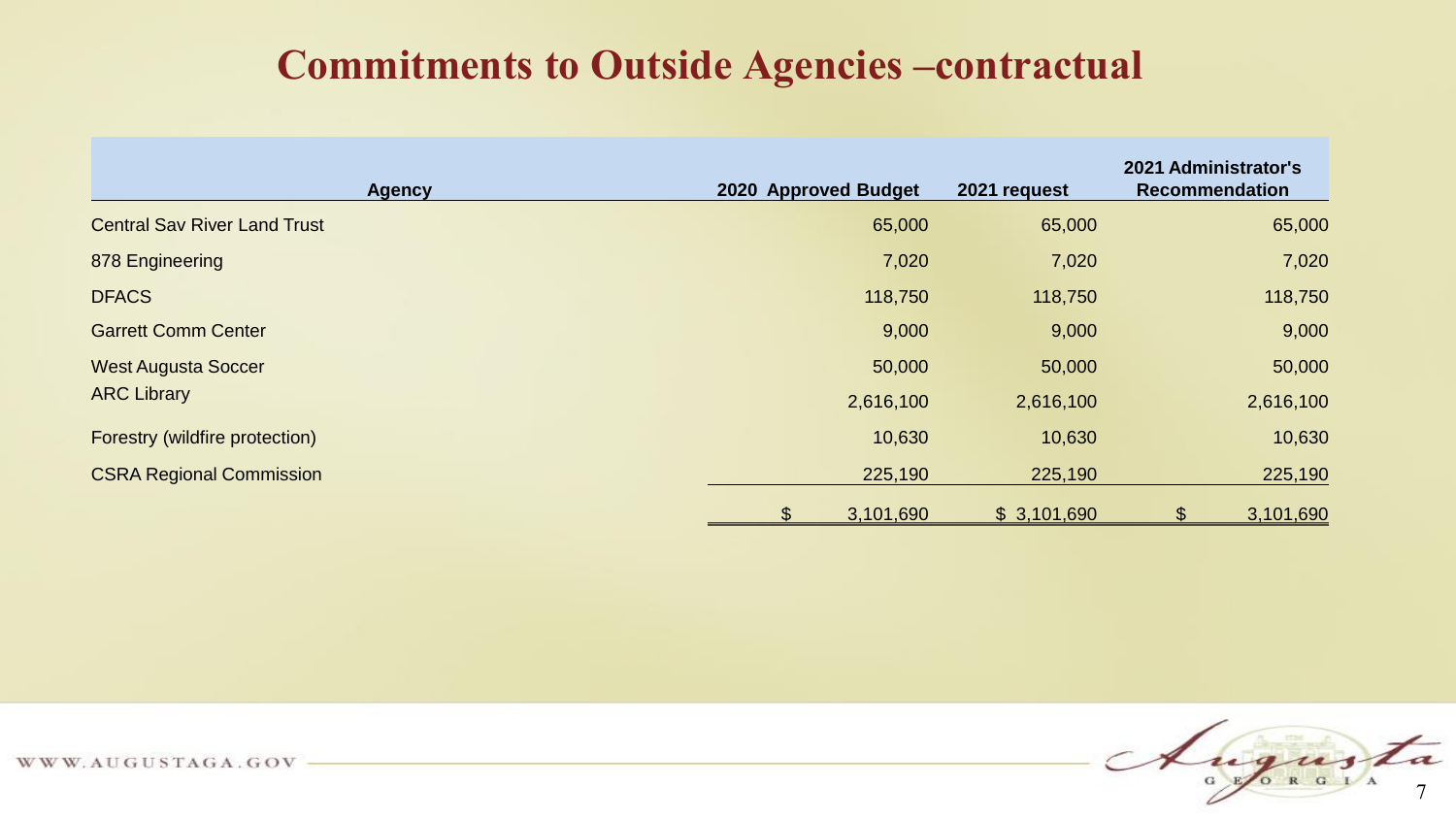## **Other Funds**

|                                                                                       | <b>DUI Court</b>        | <b>Solicitors</b><br><b>5% CVAP</b> | <b>Street</b><br><b>Lights</b> |  |
|---------------------------------------------------------------------------------------|-------------------------|-------------------------------------|--------------------------------|--|
| <b>Budget Deficit</b>                                                                 | (17,070)<br>$\zeta$     | (38, 420)<br>$\mathsf{S}$           | \$ (391,990)                   |  |
| Increase Transfer from General Fund - funding from<br><b>General Fund Contingency</b> | 17,070                  | 38,420                              |                                |  |
| <b>Budget Deficit</b>                                                                 | $\zeta$                 | 5                                   | $\frac{1}{2}$ (391,990)        |  |
| <b>General Fund Contingency</b>                                                       |                         |                                     |                                |  |
| <b>Beginning Balance</b>                                                              | $\mathsf{S}$<br>600,000 |                                     |                                |  |
| Amount used to balance funds                                                          | 55,490                  |                                     |                                |  |
| <b>Revised Balance</b>                                                                | 544,510                 |                                     |                                |  |

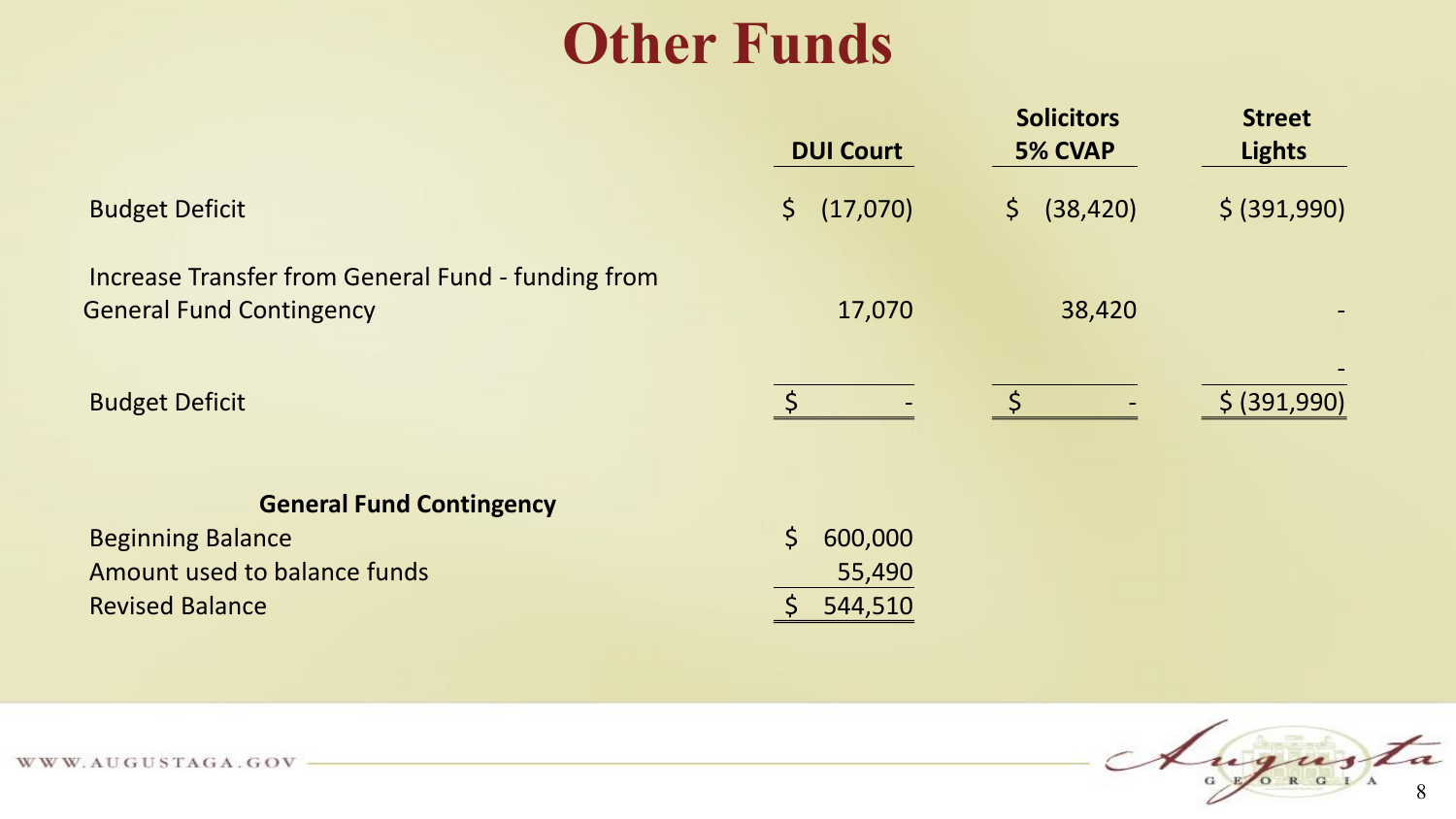## Administrator's Recommendation Option 3

|                                               | <b>Option 3 -</b><br><b>Strategic Reductions</b> |               |
|-----------------------------------------------|--------------------------------------------------|---------------|
| <b>Projected revenues</b>                     | $\varsigma$                                      | 164,200,000   |
| Projected Expenditures - adjusted 2020 levels |                                                  | 172,325,000   |
| <b>Projected Deficit</b>                      |                                                  | (8, 125, 000) |
| <b>Proposed Solutions</b>                     |                                                  |               |
| Eliminate transfer to Transit                 |                                                  | 3,868,800     |
| Use of Fund Balance                           |                                                  | 2,000,000     |
| Reinstate Stormwater Payment In Lieu          |                                                  | 1,338,000     |
| <b>Strategic reductions</b>                   |                                                  | 918,200       |
| <b>Total</b>                                  |                                                  | 8,125,000     |
| <b>Budget Surplus (Deficit)</b>               |                                                  |               |



WWW.AUGUSTAGA.GOV-